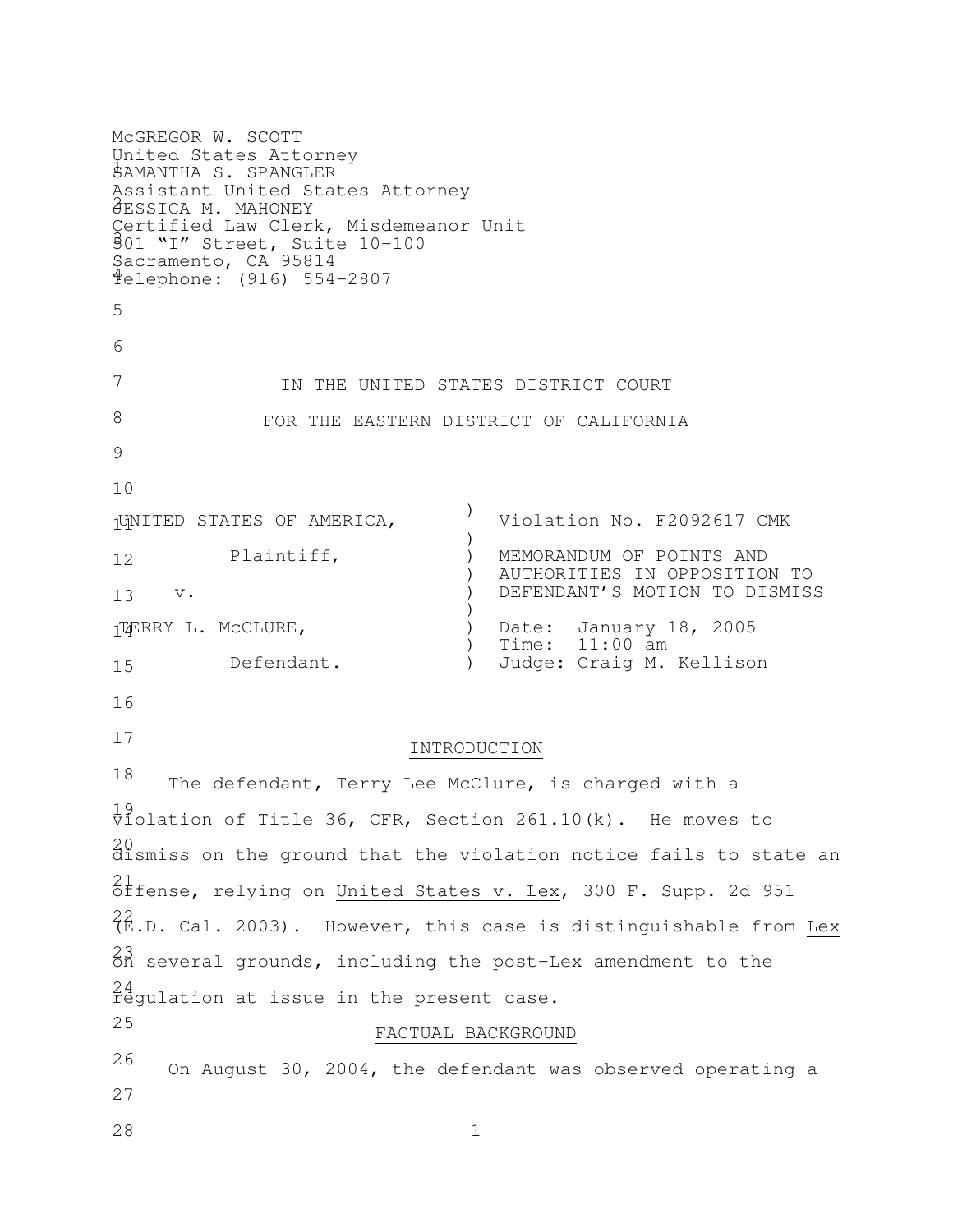$\tilde{1}$ 2 3 4 5 6 7 8 9 10 11 gold mining suction dredge in the waters of the Salmon River, on National Forest land administered by the Orleans Ranger District, Six Rivers National Forest. The Forest Service officers who witnessed this activity contacted the defendant and advised him that federal regulations required that he file a mining Plan of Operation with the Forest Service in order to operate a suction dredge on the Salmon River. The defendant was further advised to immediately cease his dredging operation; otherwise, he would be given a citation for the violation. The defendant responded that he would not file a Plan of Operation or a Notice of Intent, nor would he cease dredging operations.

12 13 14 15 16 17 18 19 20 21 On August 31, 2004, Orleans District Ranger Joyce Thompson contacted the defendant at his residence and served him with a letter. Ranger Thompson discussed the contents and subject of the letter with the defendant. Ranger Thompson notified him that continuing dredging operations would result in a citation for violation of National Forest regulations. The Ranger also advised the defendant that his refusal to cease dredging operations could result in his physical arrest for this violation. The defendant responded by stating that he would resume dredging on the Salmon River the next day.

22 23 24 25 26 On September 1, 2004, Ranger Thompson and other Forest Service law enforcement personnel contacted the defendant at the site of his dredging operations along the Salmon River. The defendant was operating a suction dredge in the river at that time. The defendant confirmed receipt of the letter the day

27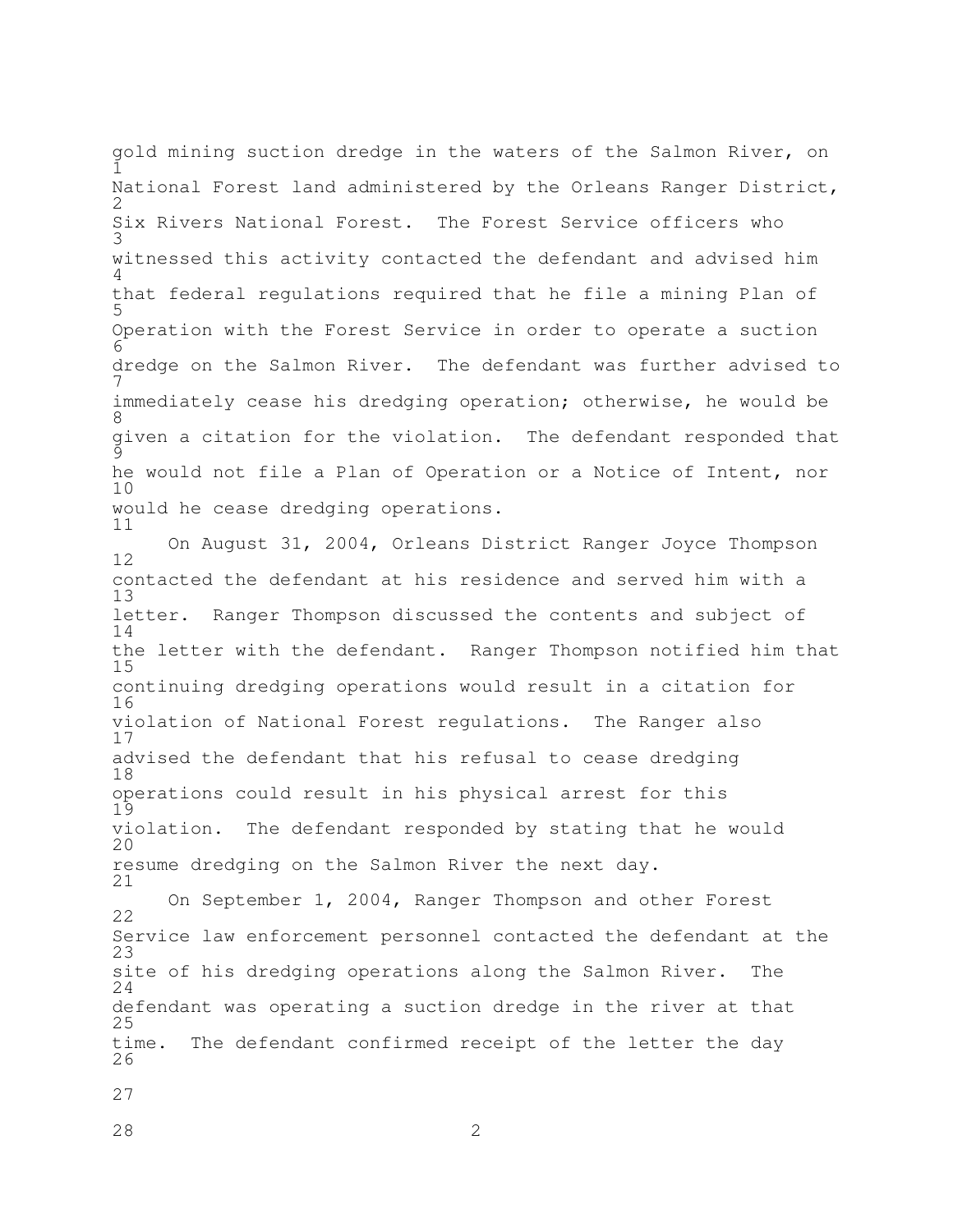1 2 3 4 5 6 7 8 9 10 11 12 13 14 15 16 17 18 19 20 21 22 23 24 25 26 27 before which informed him that he was in violation of National Forest regulations and ordered him to stop dredging; nevertheless, he still refused to stop dredging. The defendant was then issued a violation notice for violating Title 36, Code of Federal Regulations, Section 261.10(k), use of National Forest land without special use authorization. The defendant was further advised that continued operation of the suction dredge would result in his arrest and seizure of his equipment. The defendant agreed to cease operation of the dredge and removed the equipment from the river. **ARGUMENT I. A "SPECIAL USE AUTHORIZATION" CAN BE REQUIRED FOR A MINING "USE OR OCCUPANCY" AND THEREFORE THE DEFENDANT'S VIOLATION NOTICE DOES STATE AN OFFENSE.** The defendant relies on United States v. Lex, 300 F. Supp. 2d 951 (E.D. Cal. 2003), to support his argument that a special use authorization cannot be required for a "use or occupancy" such as suction dredge mining. The defendant claims that because Lex and Waggener prevailed in their challenge of 36 C.F.R. Section 261.10(b), the government can "provide no principled basis for distinguishing the mining related activities of the Lex appellants from the mining activities allegedly performed on National Forest System land by McClure." Defendant's P & A at 6:11-13. However, Lex is distinguishable from the present case for the reasons provided below. A. The Lex defendants were neither cited under the same C.F.R. provision nor engaged in the same activity as was defendant McClure.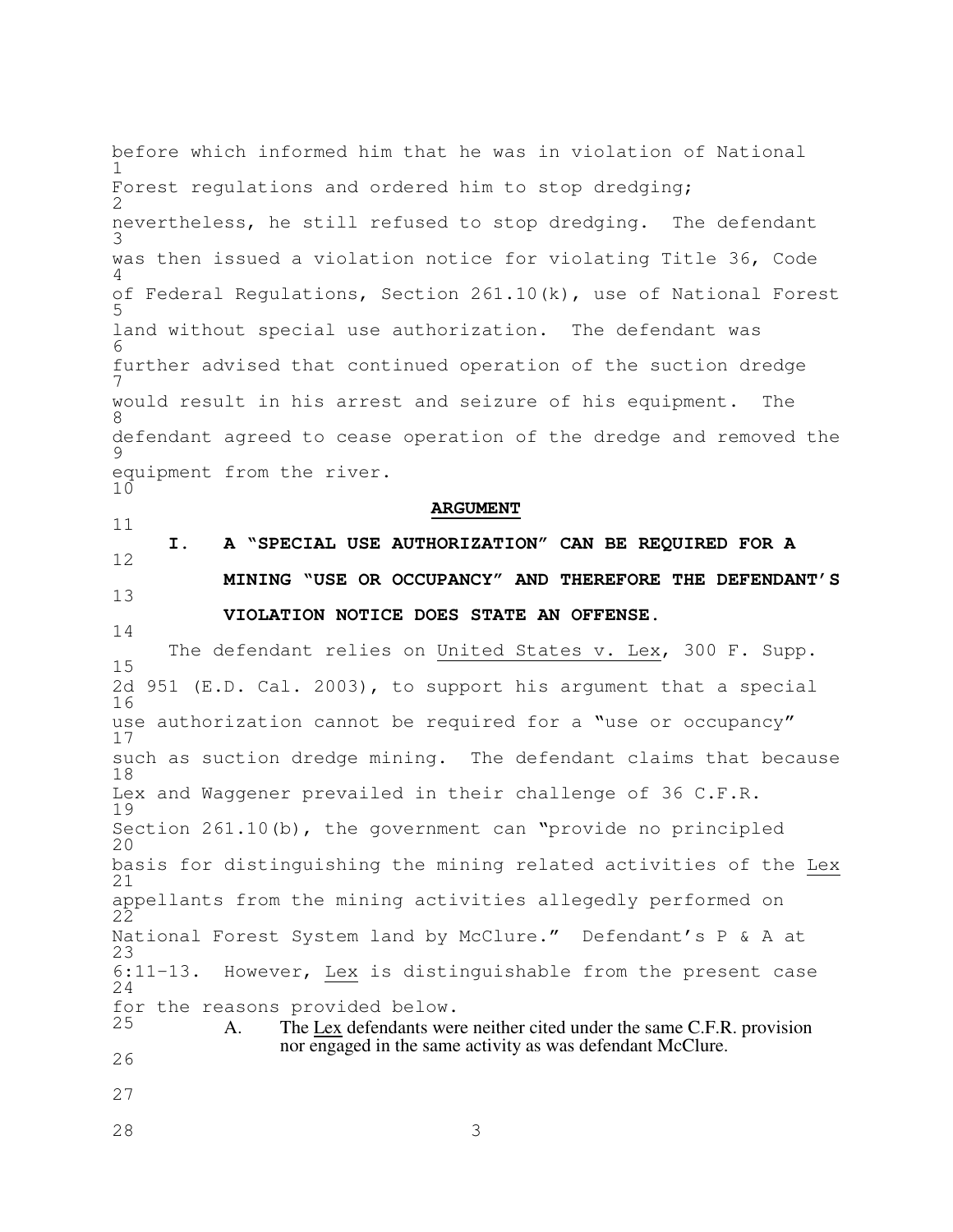| Forest Service officers found Lex and Waggener camping for an extended period near                                                              |
|-------------------------------------------------------------------------------------------------------------------------------------------------|
| $\mathbf{1}$                                                                                                                                    |
| their mining operation and were cited for violating the section $261.10(b)$ prohibition on "taking"                                             |
| possession of, occupying, or otherwise using National Forest System land for residential                                                        |
| purposes without a special use authorization" (emphasis supplied). Forest Service officers found                                                |
| defendant McClure using National Forest System land without special use authorization when                                                      |
| such authorization is required, and cited him under section $261.10(k)$ . McClure was not found to                                              |
| be residentially occupying National Forest System land as subsection (b) prohibits. Furthermore,                                                |
| McClure was cited for suction dredge mining without authorization; Lex and Waggener were                                                        |
| cited for living on forest land without authorization. As McClure was neither cited under the                                                   |
| same subsection of section 261 nor engaged in the same activity as were Lex and Waggener, his<br>10                                             |
| reliance on the Lex decision to support his motion to dismiss is misplaced.                                                                     |
| 11<br>The mining regulation found in Lex to be unclear and difficult to<br>В.<br>comply with was thereafter amended, and the amended regulation |
| 12<br>was in effect at the time the defendant was cited                                                                                         |

- 13
- **was in effect at the time the defendant was cited.**
- 14 15 36 C.F.R. Section 228.4(a)(2) and declared it to be so vague and standardless that it offended due process. Lex, 300 F. Supp. 2d at 963. At the time the Lex defendants were cited, subsection (a)(2) read, in pertinent part, as follows: In reversing the Lex defendants' convictions, the district court identified the infirmities in
- 18 A notice of intent need not be filed:

19 (i) Where a plan of operations is submitted for approval in lieu thereof,

20 (ii) For operations excepted in paragraph  $(a)(1)$  of this section from the requirement to

21 file a plan of operations,

22 (iii) For operations which will not involve the use of mechanized earthmoving equipment

- 23 such as bulldozers or backhoes and will not involve the cutting of trees.
- 24 In reversing the defendants' convictions, the district court declared that "(a)s the

regulations are currently structured, so long as no earthmoving or tree-cutting equipment is

involved, a miner can camp on his claim indefinitely, despite the environmental impact that such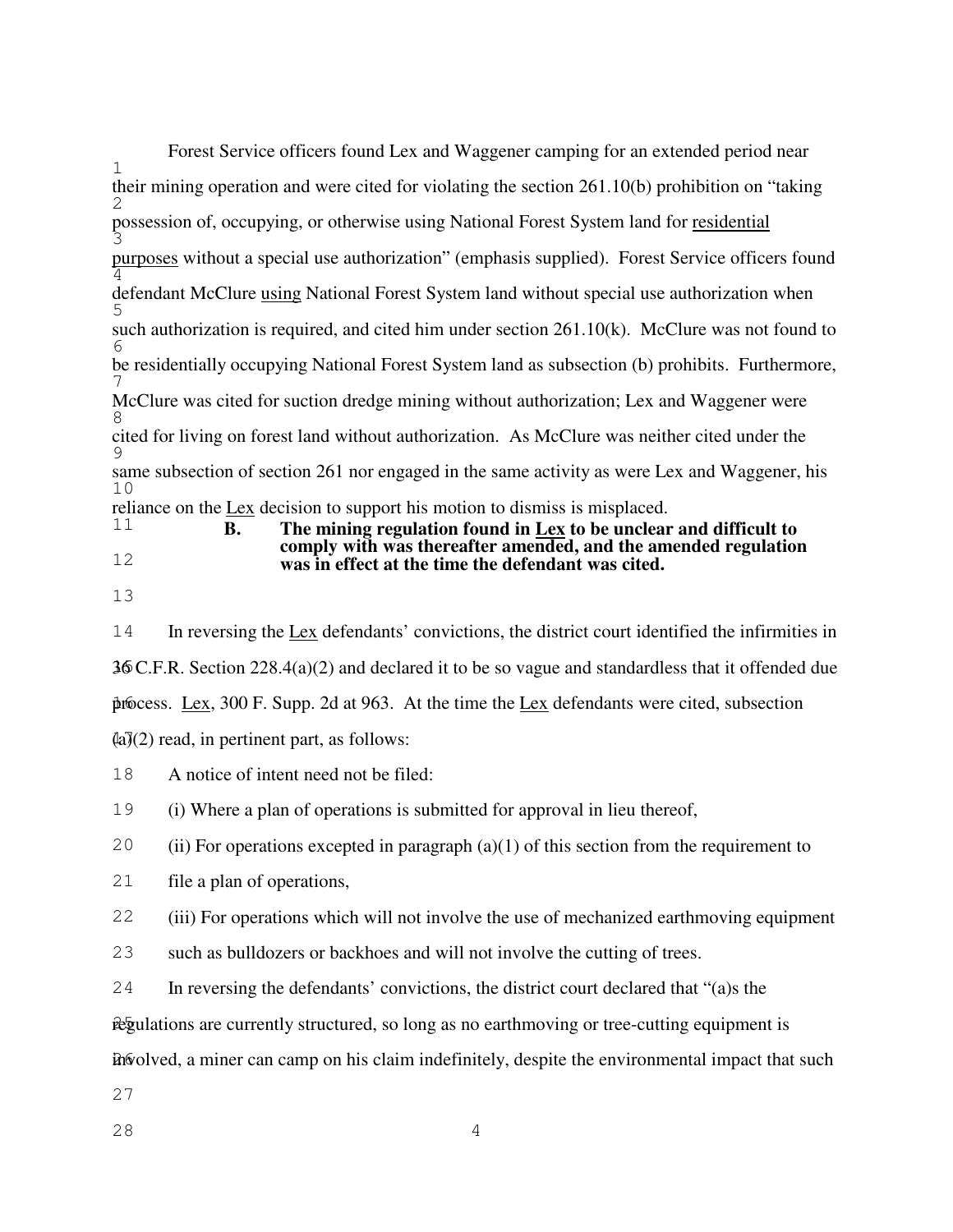1 2 activity may have. The solution to this problem, however, is to amend the regulations[.]" Lex, 300 F. Supp. 2d at 951.

3 4 On July 9, 2004 the regulation was amended to cure its vagueness and clarify its requirements for compliance. 36 C.F.R. Section  $228.4(a)(2)$  now provides, with the modifications delineated, as follows:

5 6 A notice of intent need not be filed:

(i) Where a plan of operations is submitted for approval in lieu thereof,

8 (ii) For operations excepted in paragraph  $(a)(1)$  of this section from the requirement to

9 file a plan of operations; or

7

10 (iii) For operations which will not involve the use of mechanized earthmoving equipment

11 such as bulldozers or backhoes and will not involve the cutting of trees, unless those

12 operations otherwise might cause a disturbance of surface resources.

13 14 15 16 17 18 19 20 21 22 The district court criticized the earlier version of the regulation because it did not "specify whether factors (i) through (iii) should be read in the conjunctive or the disjunctive.... Thus, under the regulations, until appellants determined that their operations would involve the use of earthmoving equipment or tree-cutting, they were under no obligation to file a notice of intent." Lex, 300 F. Supp. 2d at 961. The court stated that if no Notice of Intent was required, no Plan of Operation could be required; thus, the defendants could not be in violation of the regulation and their convictions had to be reversed. The amended subsection's addition of "or" clarifies that each of its three elements must be read *disjunctively*, rather than conjunctively, thus curing the ambiguity lamented by the Lex court and making the regulation more straightforward and easier to abide by.

23 24 25 The language in the amended regulation expands its scope beyond operations involving only mechanized earthmoving equipment such as bulldozers or backhoes or involving treecutting. Now a Plan of Operation is required for *any* operation which might cause a disturbance of surface resources. This difference is a key reason why the defendant's reliance on Lex is in

26

27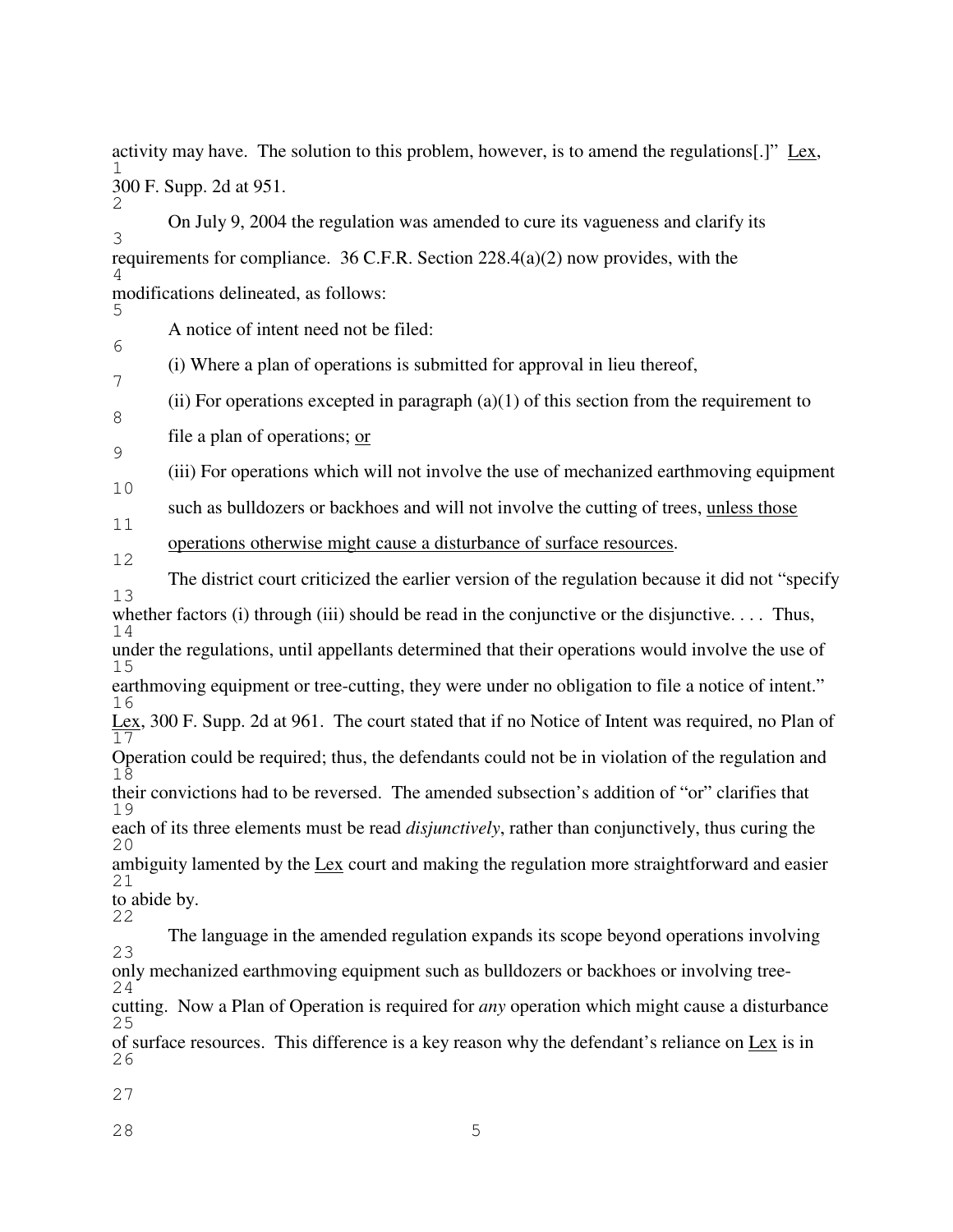1 2 3 4 5 error: the very regulation found to be inadequate in Lex has been amended, is no longer inadequate, and calls for a Plan of Operation for suction dredge mining when the District Ranger determines one is needed. The government expects the evidence at trial to show that Ranger Thompson made such a determination in this case, the defendant refused to comply, and he cannot defend his actions by relying on a case that was decided before the applicable regulation was amended. 1

**CONCLUSION** 

| C<br>was amended. $^{1}$<br>6 |  |
|-------------------------------|--|
| 7                             |  |
| 8                             |  |
| 9                             |  |
| 10                            |  |
| 11                            |  |
| 12                            |  |
| 13                            |  |

21

22

23

- 25
- 
- 26
- 27
- 28 6

<sup>14</sup> 15 cannot be granted if the motion is "substantially founded upon and intertwined F.2d 665, 666 (9th Cir. 1993). "[T]he issue in judging the sufficiency of the<br>Igharging documentl is whether it adocuately allogos the elements of an offense, not whether the government can prove its case. The allegations of<br>the Icharging documentl are to be presumed true for purposes of determining 1829 (9th Cir. 1987). The Court should not determine evidentiary questions on defendant asks the Court to look at the Violation Notice and determine that he ghould decline the invitation.  $1$ In his motion to dismiss, the defendant tries to distinguish the facts in his case from those of Lex and Waggener. However, a motion to dismiss  $\overline{with}$  the evidence concerning the offense. United States v. Lunstedt, 997 [charging document] is whether it adequately alleges the elements of an the [charging document] are to be presumed true for purposes of determining the sufficiency of the charges." United States v. Gilbert, 813 F.2d 1523, a motion to dismiss. United States v. Knox, 396 U.S. 77, 83 (1969). The is not guilty of the charge. Based on the authorities cited above, the Court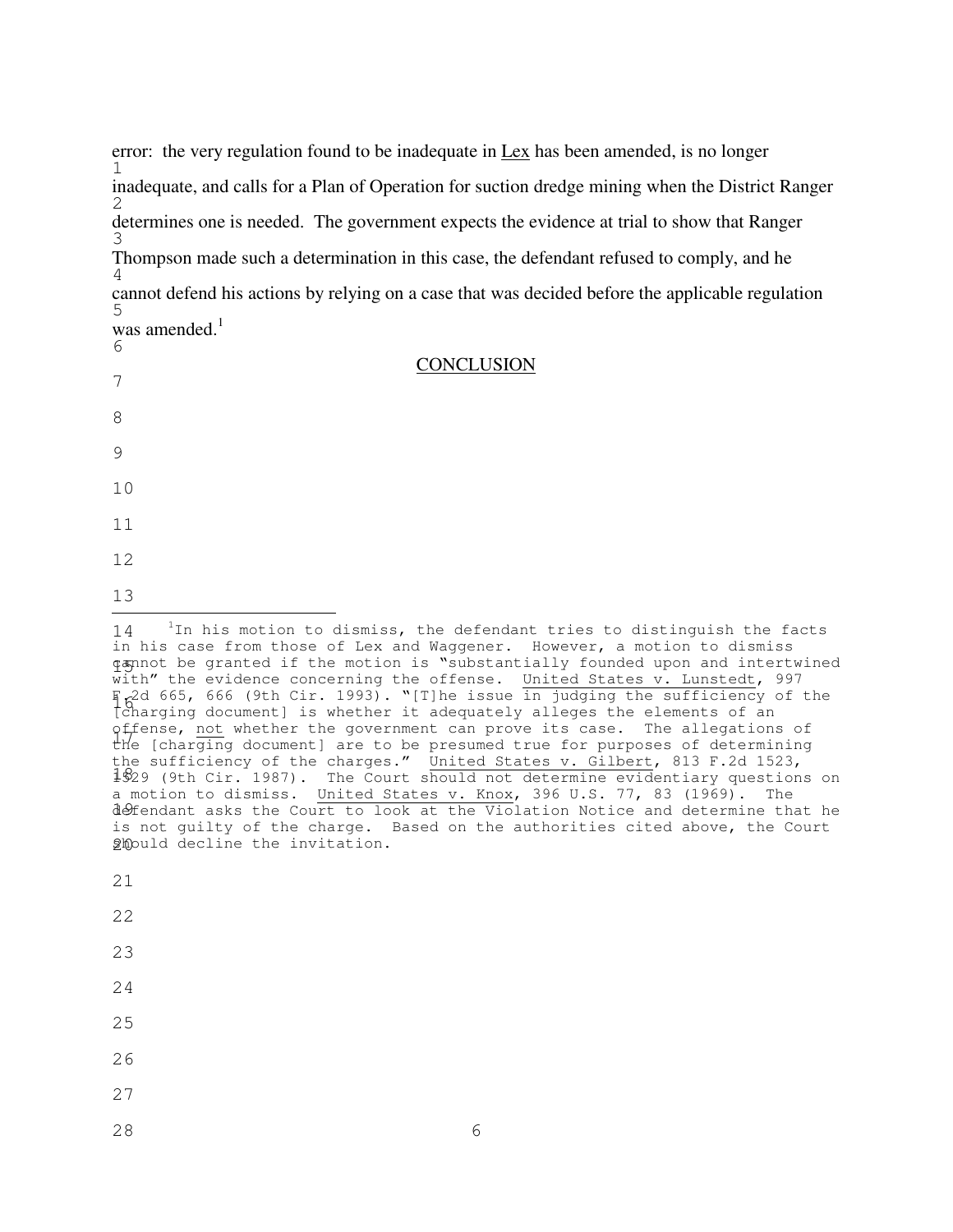In his Motion to Dismiss, the defendant attacks the language of the regulation for which he was cited as a basis for dismissal of the violation. Indeed, he notes that "[a]s the Lex court stated in connection with the mining regulations . . . the solution is to amend the regulations rather than to argue that the regulations mean something contrary to their clear wording." Defendant's P  $\&$  A at 7. The defendant fails to acknowledge in his motion that the very regulation for which he was cited, the one at issue in Lex, *has* been amended.<sup>2</sup> It was amended *before* the defendant was cited. Furthermore, the government expects the evidence at trial to show that the defendant was not cited until District Ranger Thompson satisfied all of the requirements of the regulation. The defendant's motion to dismiss is therefore baseless and the Court should deny it.

|    | $\beta$ bated: $\qquad \qquad$ |  |                                                                             |                             |  |  |  |
|----|--------------------------------|--|-----------------------------------------------------------------------------|-----------------------------|--|--|--|
| 12 |                                |  |                                                                             | <b>SAMANTHA S. SPANGLER</b> |  |  |  |
| 13 |                                |  |                                                                             | Assistant U.S. Attorney     |  |  |  |
| 14 |                                |  |                                                                             |                             |  |  |  |
| 15 |                                |  |                                                                             |                             |  |  |  |
| 16 |                                |  |                                                                             |                             |  |  |  |
| 17 |                                |  |                                                                             |                             |  |  |  |
| 18 |                                |  |                                                                             |                             |  |  |  |
| 19 |                                |  |                                                                             |                             |  |  |  |
| 20 |                                |  |                                                                             |                             |  |  |  |
| 21 |                                |  |                                                                             |                             |  |  |  |
| 22 |                                |  |                                                                             |                             |  |  |  |
| 23 |                                |  |                                                                             |                             |  |  |  |
| 24 |                                |  | $2$ Defense counsel did acknowledge the amendment in an email communication |                             |  |  |  |

adtify the Court as well. to the undersigned on November 18, 2004, stating that he intended to promptly